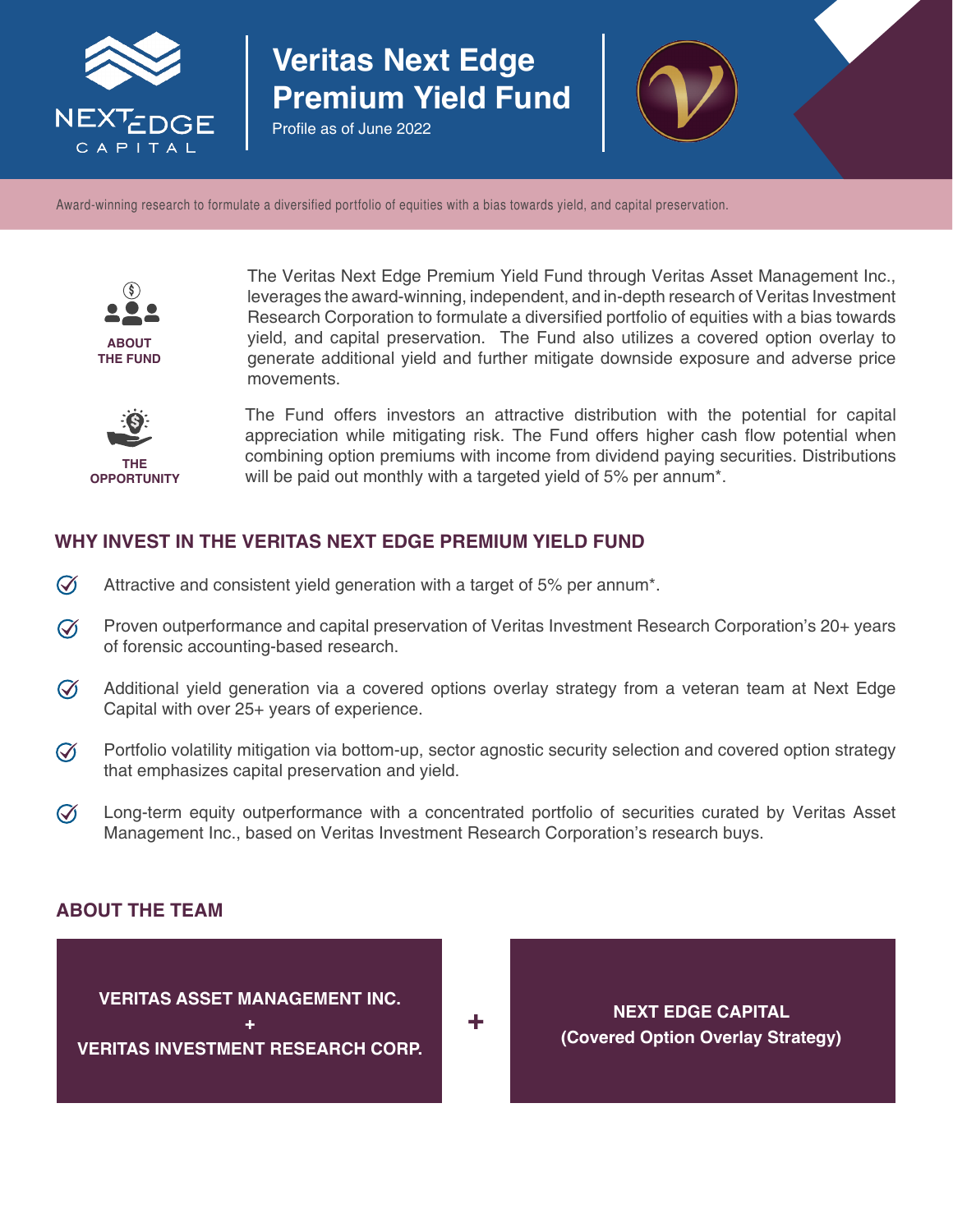## **FUND DETAILS**

| <b>Fund Type</b>                                                 | Canadian Equity Income Fund -<br>Mutual Fund                                                                                                                                       |
|------------------------------------------------------------------|------------------------------------------------------------------------------------------------------------------------------------------------------------------------------------|
| Launch Date                                                      | June 15, 2022                                                                                                                                                                      |
| <b>FundSERV Codes</b>                                            | Class A - NEC 230<br>Class F - NEC 231<br>Class I - NEC 232                                                                                                                        |
| <b>Minimum</b><br><b>Investment</b>                              | \$5,000 for Class A & F<br>\$1,000,000 for Class I                                                                                                                                 |
| Purchases /<br><b>Redemptions</b>                                | Daily                                                                                                                                                                              |
| <b>Management Fee</b>                                            | Class $A - 1.80\%$ per annum<br>(includes 1% servicing fee payable<br>out of the management fee)<br>Class F - 0.80% per annum<br>Class I – Negotiable, up to $0.80\%$<br>per annum |
| <b>Valuation Pricing</b>                                         | Daily                                                                                                                                                                              |
| <b>Distributions</b>                                             | Monthly with a targeted yield of 5%<br>per annum*                                                                                                                                  |
| <b>Auditor</b>                                                   | Ernst & Young LLP                                                                                                                                                                  |
| Registrar,<br><b>Administrator and</b><br><b>Valuation Agent</b> | <b>RBC Investor Services Trust</b>                                                                                                                                                 |
| <b>Custodian</b>                                                 | <b>RBC Investor Services Trust</b>                                                                                                                                                 |

#### **PORTFOLIO DETAILS**

- Canadian equities and select US special  $\varpi$ situations
- $\widetilde{\mathcal{A}}$  30-50 Equity holdings
- $\widetilde{Q}$  Equally weighted holdings and rebalanced quarterly
- $\oslash$  Covered option overlay on approximately 30% of the portfolio
- $\oslash$  Diversified by sector
- $\oslash$ Monthly distributions

#### **THE VERITAS GROUP**

- $\varnothing$ Veritas Investment Research Corporation founded in 2000, award-winning, independent employee-owned equity research organization.
- $\varnothing$ Unique forensic accounting-based fundamental research approach that has historically outperformed.
- 13-person research team with over 150 years of  $\varpi$ combined experience.
- Veritas Asset Management Inc. launched in  $\varnothing$ 2016 to leverage the proven research.
- Experienced fund manager in liquid alt and  $\varnothing$ mutual fund space that has outperformed.
- Selection of top ideas to form part of the Veritas  $\varnothing$ Portfolio.

#### **NEXT EDGE CAPITAL**

#### **(Responsible for the covered option overlay strategy)**

- Formed in July 2006 as Man Investments  $\varpi$ Canada Corp. and spun out via a management buyout in June 2014 and renamed to Next Edge Capital Corp.
- Registered as an Exempt Market Dealer, Portfolio  $\varnothing$ Manager and Investment Fund Manager\*\*.
- Management team responsible for raising over  $\varnothing$ CDN \$3 Billion of alternative assets in Canada since 2000\*\*\*.
- Focused on providing unique, value-added  $\mathcal{Q}$ investment ideas.

Very experienced option overlay team focussed on this Fund mandate with Eden Rahim, Portfolio Manager, and Mike Bird, Associate Portfolio Manager, each having over 25 years of options and financial industry experience.

\*Yield will be derived from dividends from portfolio holdings in addition to yield generated from covered option writing and the monthly distribution will be at a variable rate tied to each month's realized gains/yield per Class of applicable Units of the Fund and which may be greater to or less than the targeted annual yield of 5% per annum.

\*\* Registered as an Investment Fund Manager in Ontario, Québec and Newfoundland and Labrador; a Portfolio Manager in Alberta and Ontario; and an Exempt Market Dealer in Alberta, British Columbia, Manitoba, New Brunswick, Nova Scotia, Ontario, Québec and Saskatchewan.

\*\*\*Please note that over CDN \$2 Billion of the CDN \$3 Billion of alternative assets raised relates to assets raised at a previous firm(s).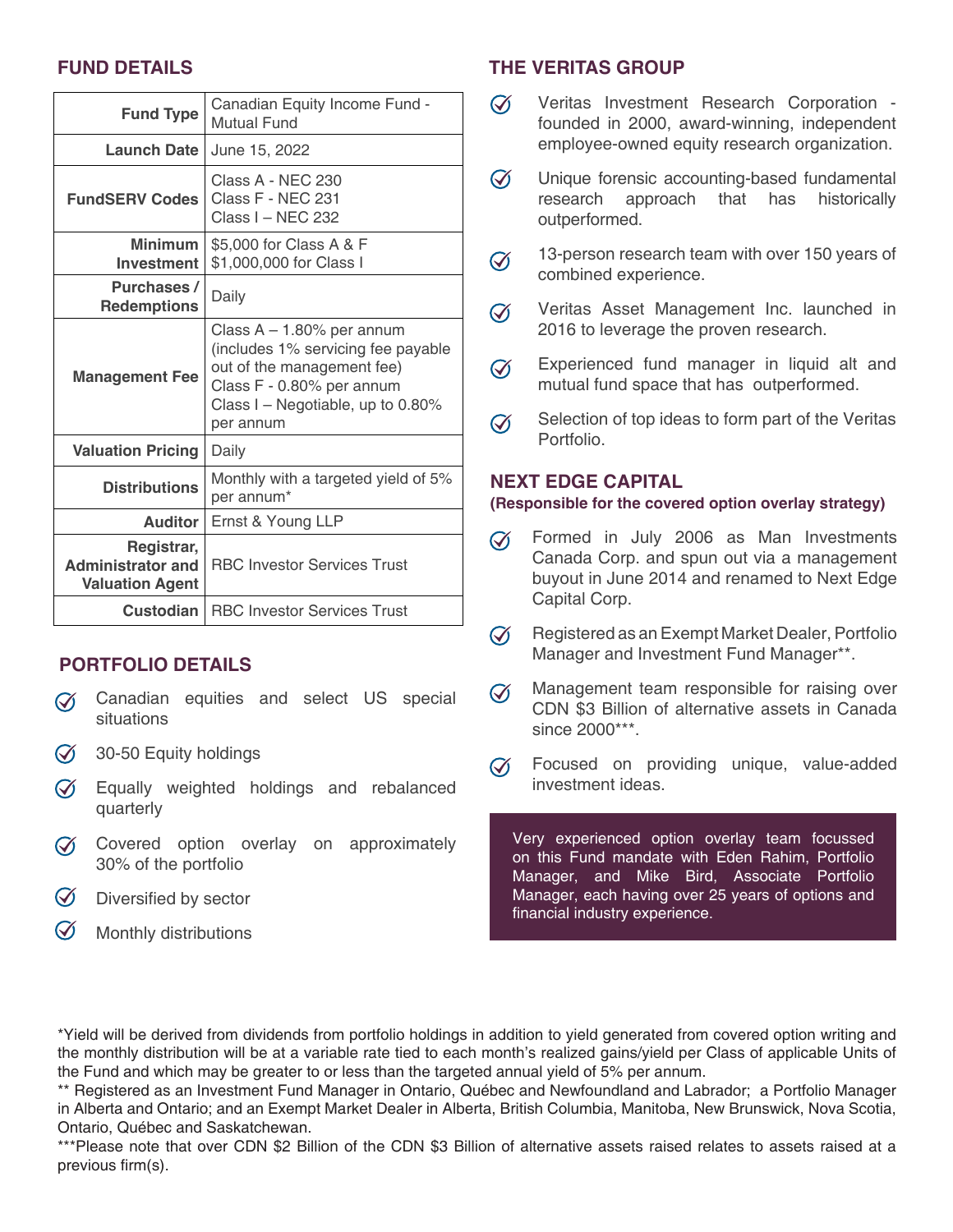The Fund provides access to the Veritas Group - an experienced fund management team at Veritas Asset Management that leverages the proven independent structure of award-winning research at Veritas Investment Research.

As per the below graph, Veritas Investment Research Corporation research has added significant value over the past 20+ years. The portfolio from which the Fund is derived is based on the Veritas Investment Research Corporation Buy recommendations.



March 25, 1999 to March 31, 2022

Returns calculated using model portfolios that include all Veritas Investment Research Corporation calls in each category (Buys/Sells). Veritas Investment Research Corporation Buy and Sell returns reflect equal-weighted portfolios that are rebalanced each month and on dates where recommendations change. Sell recommendations include Reduce recommendations when Reduces were added to our rating system in 2021.

CAGR = Compound Annual Growth Rate Returns for each rating and the benchmark (S&P/TSX) include dividends.

All Veritas Investment Research Corporation recommendations are backed by published research that is available to all of their clients

Source: Bloomberg data, Veritas Investment Research Corporation.